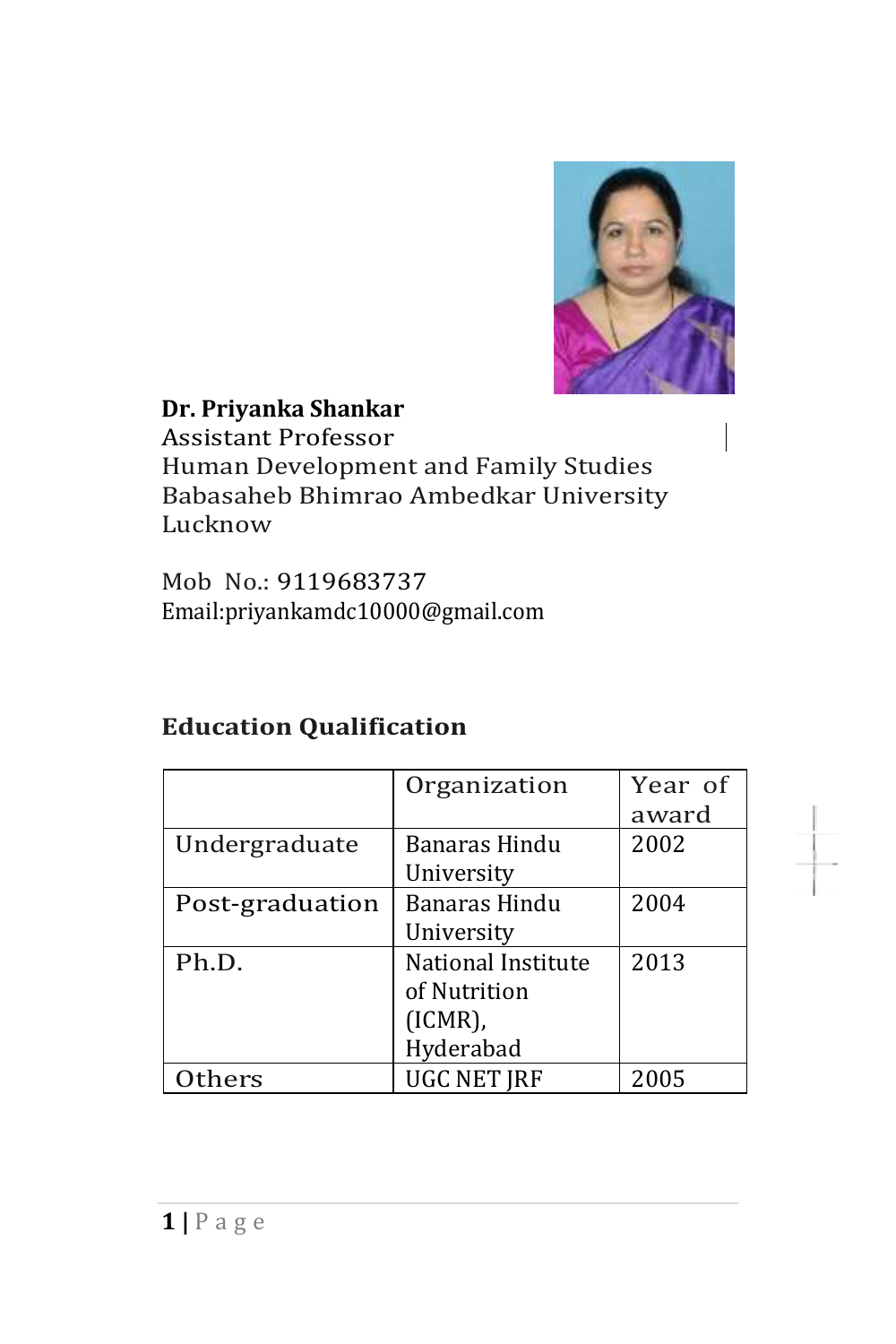# **Professional Experience (InYears)**

Teaching Experience: 05 years Research Experience: 02 years

## **Areas of Research (Maximum Five Bullet Points)**

Vitamin D and human health Food safety Women health

# **Publications**

# **International**

- 1. **Priyanka Shankar**, Sudip Ghosh, K. Bhaskarachary, K. Venkaiah and Arjun L. Khandare (2012). Amelioration of chronic fluoride toxicity by calcium and fluoride free water in rats. **British Journal of Nutrition**, Available on CJO2012. doi:10.1017/ S0007114512004758. **Impact Factor: 3.33**
- 2. Arjun L Khandare\*, Uday Kumar, **Priyanka Shankar**, Shanker Rao. Copper Supplementation Reduces Fluoride Toxicity in Fluoride and Molybdenum Fed Rabbits. **Biomed Environ Sci**, 2013;26(4): 311-313. **Impact Factor: 2.65**
- 3. **Priyanka Shankar**, A. L. Khandare, V. Validandi and S. Khandare. Supplementation of calcium and fluoride free water mitigates skeletal fluorosis in fluoride-intoxicated rats. **Biological Trace Element Research** (2020).